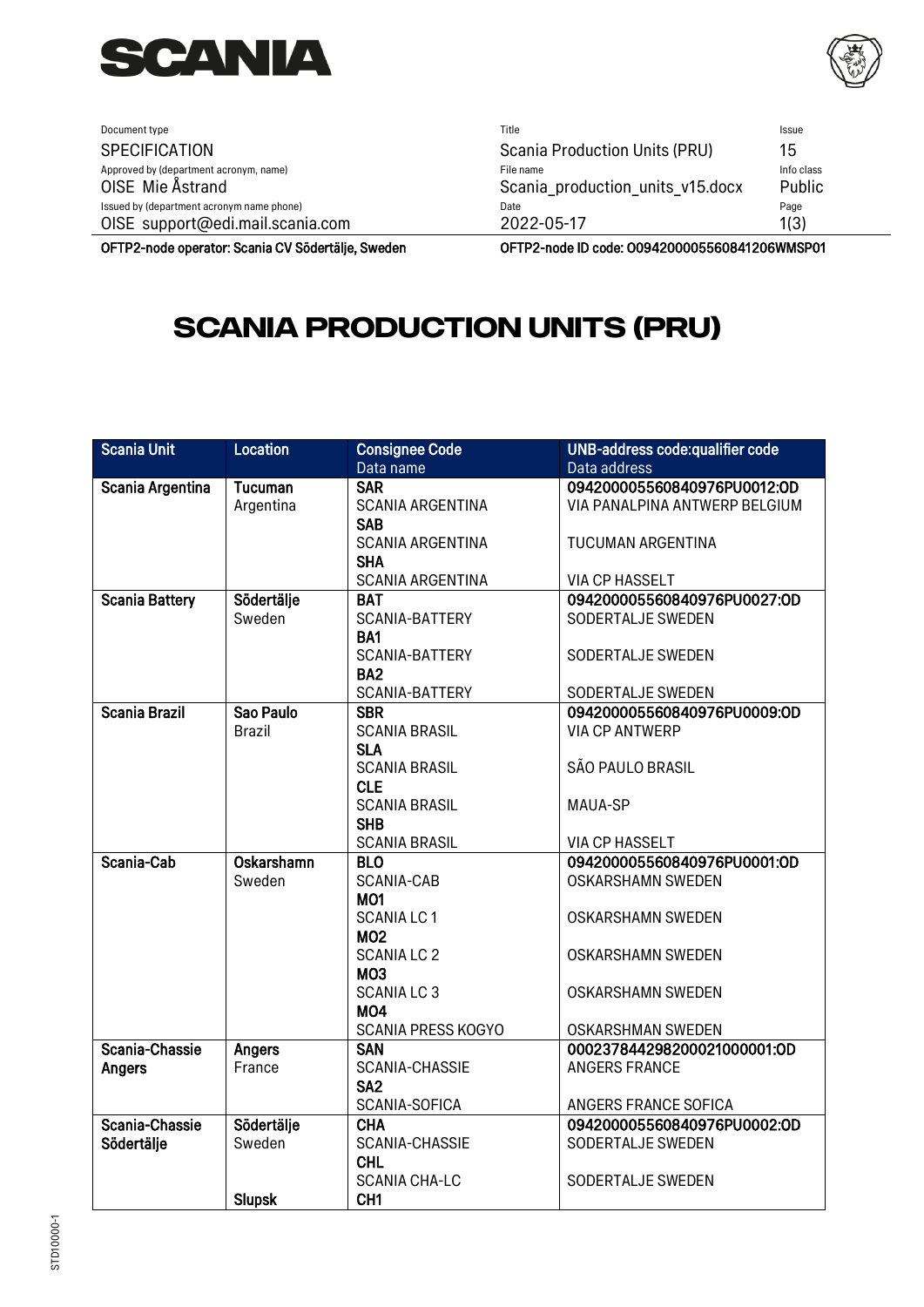



| 15<br>SPECIFICATION<br>Scania Production Units (PRU)<br>File name<br>Info class<br>Approved by (department acronym, name)<br>OISE Mie Åstrand<br>Scania production units v15.docx<br>Public<br>Issued by (department acronym name phone)<br>Page<br>Date<br>2022-05-17<br>2(3)<br>OISE support@edi.mail.scania.com<br><b>Scania</b><br>Poland<br><b>SCANIA PROD SLUPSK</b><br>KUEHNE & NAGEL YSTAD<br><b>Production</b><br>CH <sub>2</sub><br><b>Slupsk</b><br><b>SCANIA PROD SLUPSK</b><br>KUEHNE & NAGEL YSTAD<br><b>SPS</b><br><b>SCANIA PROD SLUPSK</b><br><b>SLUPSK POLAND</b><br>Södertälje<br><b>EN2, EN3, EN4, EN5, EN6</b><br>094200005560840976PU0003:OD<br>Scania-Engine<br>Sweden<br>SCANIA-ENGINE 2,3,4,5,6<br>SODERTALJE SWEDEN<br><b>NOR</b><br><b>SCANIA-ENGINE 1</b><br>SODERTALJE SWEDEN<br><b>POL</b><br><b>FEDERAL MOGUL</b><br><b>GORZYCE POLAND</b><br>AH <sub>2</sub><br>AHRENS AKERI DM AH2<br>SODERTALJE SWEDEN<br>AH <sub>3</sub><br>SODERTALJE SWEDEN<br>AHRENS AKERI DM AH3<br>OR <sub>3</sub><br>DM C/O ORIO NYKÖPING<br><b>SCANIA ENGINE MACHINING</b><br><b>Ferruform AB</b><br>094200005565289120FERRUF:OD<br>Luleå<br><b>FER</b><br>Sweden<br><b>SCANIA FERRUFORM</b><br><b>LULEA SWEDEN</b><br><b>Scania</b><br><b>KDP</b><br>094200005560840976PU0020:OD<br>Hessenport<br><b>Production KD</b><br>Zwolle<br><b>SCANIA PRODUCTION KD</b><br>HESSENPOORT ZWOLLE<br><b>LCS</b><br><b>SCANIA LC STAPHORST</b><br>STAPHORST NETHERLAND<br><b>LCR</b><br><b>SCANIA LOGISTICS 1</b><br>ZWOLLE NETHERLANDS<br><b>LCM</b><br><b>SEACON MEPPEL</b><br><b>SEACON MEPPEL</b><br><b>KDM</b><br><b>SCANIA LC MEPPEL</b><br>MEPPEL NETHERLANDS<br><b>LCH</b><br>LC HASSELT<br>HASSELT NETHERLANDS<br>Meppel<br><b>SPM</b><br>094200005560840976PU0016:OD<br><b>Scania</b><br>Netherlands<br><b>Production</b><br><b>MEPPEL THE NETHERLANDS</b><br><b>SCANIA PAINTED PARTS</b><br>MM <sub>2</sub><br><b>Meppel</b><br><b>SCANIA MEPPEL EXT</b><br>MEPPEL 2 NETHERLAND<br><b>MM3</b><br><b>NV HAL</b><br>MEPPEL NETHERLANDS<br>MM4<br>DE KAAP<br>MEPPEL NETHERLANDS<br><b>Scania NBF</b><br><b>Hasselt</b><br><b>NBF</b><br>094200005560840976PU0021:OD<br>Netherlands<br><b>SCANIA LOGISTICS NL</b><br>HANZEWEG 24HASSELT<br>CW <sub>2</sub><br><b>Scania Parts</b><br>094200005560360793BT0002:OD<br>Oudsbergen<br>Europe<br>Belgium<br><b>OUDSBERGEN BELGIUM</b><br><b>SCANIA PARTS EUROPE</b><br>SP4<br><b>SCANIA PARTS EUROPE</b><br><b>OUDSBERGEN BELGIUM</b><br>BW1<br><b>SCANIA PARTS EUROPE</b><br><b>OUDSBERGEN BELGIUM</b><br>Vinhedo<br><b>LPC</b><br>Scania Latin<br><b>Parts Center</b><br><b>Brazil</b><br><b>LATIN PARTS CENTER</b><br><b>VINHEDO BRAZIL</b><br>Scania-<br>Södertälje<br><b>GM</b><br>094200005560840976PU0006:OD | Document type       |        |                      | Title |                   | Issue |
|---------------------------------------------------------------------------------------------------------------------------------------------------------------------------------------------------------------------------------------------------------------------------------------------------------------------------------------------------------------------------------------------------------------------------------------------------------------------------------------------------------------------------------------------------------------------------------------------------------------------------------------------------------------------------------------------------------------------------------------------------------------------------------------------------------------------------------------------------------------------------------------------------------------------------------------------------------------------------------------------------------------------------------------------------------------------------------------------------------------------------------------------------------------------------------------------------------------------------------------------------------------------------------------------------------------------------------------------------------------------------------------------------------------------------------------------------------------------------------------------------------------------------------------------------------------------------------------------------------------------------------------------------------------------------------------------------------------------------------------------------------------------------------------------------------------------------------------------------------------------------------------------------------------------------------------------------------------------------------------------------------------------------------------------------------------------------------------------------------------------------------------------------------------------------------------------------------------------------------------------------------------------------------------------------------------------------------------------------------------------------------------------------------------------------------------------------------------------------------------------------------------------------------------------------------------------------------------------------------------------------------------------------------------------------------------------------------------------------------------------------------------------|---------------------|--------|----------------------|-------|-------------------|-------|
|                                                                                                                                                                                                                                                                                                                                                                                                                                                                                                                                                                                                                                                                                                                                                                                                                                                                                                                                                                                                                                                                                                                                                                                                                                                                                                                                                                                                                                                                                                                                                                                                                                                                                                                                                                                                                                                                                                                                                                                                                                                                                                                                                                                                                                                                                                                                                                                                                                                                                                                                                                                                                                                                                                                                                                     |                     |        |                      |       |                   |       |
|                                                                                                                                                                                                                                                                                                                                                                                                                                                                                                                                                                                                                                                                                                                                                                                                                                                                                                                                                                                                                                                                                                                                                                                                                                                                                                                                                                                                                                                                                                                                                                                                                                                                                                                                                                                                                                                                                                                                                                                                                                                                                                                                                                                                                                                                                                                                                                                                                                                                                                                                                                                                                                                                                                                                                                     |                     |        |                      |       |                   |       |
|                                                                                                                                                                                                                                                                                                                                                                                                                                                                                                                                                                                                                                                                                                                                                                                                                                                                                                                                                                                                                                                                                                                                                                                                                                                                                                                                                                                                                                                                                                                                                                                                                                                                                                                                                                                                                                                                                                                                                                                                                                                                                                                                                                                                                                                                                                                                                                                                                                                                                                                                                                                                                                                                                                                                                                     |                     |        |                      |       |                   |       |
|                                                                                                                                                                                                                                                                                                                                                                                                                                                                                                                                                                                                                                                                                                                                                                                                                                                                                                                                                                                                                                                                                                                                                                                                                                                                                                                                                                                                                                                                                                                                                                                                                                                                                                                                                                                                                                                                                                                                                                                                                                                                                                                                                                                                                                                                                                                                                                                                                                                                                                                                                                                                                                                                                                                                                                     |                     |        |                      |       |                   |       |
|                                                                                                                                                                                                                                                                                                                                                                                                                                                                                                                                                                                                                                                                                                                                                                                                                                                                                                                                                                                                                                                                                                                                                                                                                                                                                                                                                                                                                                                                                                                                                                                                                                                                                                                                                                                                                                                                                                                                                                                                                                                                                                                                                                                                                                                                                                                                                                                                                                                                                                                                                                                                                                                                                                                                                                     |                     |        |                      |       |                   |       |
|                                                                                                                                                                                                                                                                                                                                                                                                                                                                                                                                                                                                                                                                                                                                                                                                                                                                                                                                                                                                                                                                                                                                                                                                                                                                                                                                                                                                                                                                                                                                                                                                                                                                                                                                                                                                                                                                                                                                                                                                                                                                                                                                                                                                                                                                                                                                                                                                                                                                                                                                                                                                                                                                                                                                                                     |                     |        |                      |       |                   |       |
|                                                                                                                                                                                                                                                                                                                                                                                                                                                                                                                                                                                                                                                                                                                                                                                                                                                                                                                                                                                                                                                                                                                                                                                                                                                                                                                                                                                                                                                                                                                                                                                                                                                                                                                                                                                                                                                                                                                                                                                                                                                                                                                                                                                                                                                                                                                                                                                                                                                                                                                                                                                                                                                                                                                                                                     |                     |        |                      |       |                   |       |
|                                                                                                                                                                                                                                                                                                                                                                                                                                                                                                                                                                                                                                                                                                                                                                                                                                                                                                                                                                                                                                                                                                                                                                                                                                                                                                                                                                                                                                                                                                                                                                                                                                                                                                                                                                                                                                                                                                                                                                                                                                                                                                                                                                                                                                                                                                                                                                                                                                                                                                                                                                                                                                                                                                                                                                     |                     |        |                      |       |                   |       |
|                                                                                                                                                                                                                                                                                                                                                                                                                                                                                                                                                                                                                                                                                                                                                                                                                                                                                                                                                                                                                                                                                                                                                                                                                                                                                                                                                                                                                                                                                                                                                                                                                                                                                                                                                                                                                                                                                                                                                                                                                                                                                                                                                                                                                                                                                                                                                                                                                                                                                                                                                                                                                                                                                                                                                                     |                     |        |                      |       |                   |       |
|                                                                                                                                                                                                                                                                                                                                                                                                                                                                                                                                                                                                                                                                                                                                                                                                                                                                                                                                                                                                                                                                                                                                                                                                                                                                                                                                                                                                                                                                                                                                                                                                                                                                                                                                                                                                                                                                                                                                                                                                                                                                                                                                                                                                                                                                                                                                                                                                                                                                                                                                                                                                                                                                                                                                                                     |                     |        |                      |       |                   |       |
|                                                                                                                                                                                                                                                                                                                                                                                                                                                                                                                                                                                                                                                                                                                                                                                                                                                                                                                                                                                                                                                                                                                                                                                                                                                                                                                                                                                                                                                                                                                                                                                                                                                                                                                                                                                                                                                                                                                                                                                                                                                                                                                                                                                                                                                                                                                                                                                                                                                                                                                                                                                                                                                                                                                                                                     |                     |        |                      |       |                   |       |
|                                                                                                                                                                                                                                                                                                                                                                                                                                                                                                                                                                                                                                                                                                                                                                                                                                                                                                                                                                                                                                                                                                                                                                                                                                                                                                                                                                                                                                                                                                                                                                                                                                                                                                                                                                                                                                                                                                                                                                                                                                                                                                                                                                                                                                                                                                                                                                                                                                                                                                                                                                                                                                                                                                                                                                     |                     |        |                      |       |                   |       |
|                                                                                                                                                                                                                                                                                                                                                                                                                                                                                                                                                                                                                                                                                                                                                                                                                                                                                                                                                                                                                                                                                                                                                                                                                                                                                                                                                                                                                                                                                                                                                                                                                                                                                                                                                                                                                                                                                                                                                                                                                                                                                                                                                                                                                                                                                                                                                                                                                                                                                                                                                                                                                                                                                                                                                                     |                     |        |                      |       |                   |       |
|                                                                                                                                                                                                                                                                                                                                                                                                                                                                                                                                                                                                                                                                                                                                                                                                                                                                                                                                                                                                                                                                                                                                                                                                                                                                                                                                                                                                                                                                                                                                                                                                                                                                                                                                                                                                                                                                                                                                                                                                                                                                                                                                                                                                                                                                                                                                                                                                                                                                                                                                                                                                                                                                                                                                                                     |                     |        |                      |       |                   |       |
|                                                                                                                                                                                                                                                                                                                                                                                                                                                                                                                                                                                                                                                                                                                                                                                                                                                                                                                                                                                                                                                                                                                                                                                                                                                                                                                                                                                                                                                                                                                                                                                                                                                                                                                                                                                                                                                                                                                                                                                                                                                                                                                                                                                                                                                                                                                                                                                                                                                                                                                                                                                                                                                                                                                                                                     |                     |        |                      |       |                   |       |
|                                                                                                                                                                                                                                                                                                                                                                                                                                                                                                                                                                                                                                                                                                                                                                                                                                                                                                                                                                                                                                                                                                                                                                                                                                                                                                                                                                                                                                                                                                                                                                                                                                                                                                                                                                                                                                                                                                                                                                                                                                                                                                                                                                                                                                                                                                                                                                                                                                                                                                                                                                                                                                                                                                                                                                     |                     |        |                      |       |                   |       |
|                                                                                                                                                                                                                                                                                                                                                                                                                                                                                                                                                                                                                                                                                                                                                                                                                                                                                                                                                                                                                                                                                                                                                                                                                                                                                                                                                                                                                                                                                                                                                                                                                                                                                                                                                                                                                                                                                                                                                                                                                                                                                                                                                                                                                                                                                                                                                                                                                                                                                                                                                                                                                                                                                                                                                                     |                     |        |                      |       |                   |       |
|                                                                                                                                                                                                                                                                                                                                                                                                                                                                                                                                                                                                                                                                                                                                                                                                                                                                                                                                                                                                                                                                                                                                                                                                                                                                                                                                                                                                                                                                                                                                                                                                                                                                                                                                                                                                                                                                                                                                                                                                                                                                                                                                                                                                                                                                                                                                                                                                                                                                                                                                                                                                                                                                                                                                                                     |                     |        |                      |       |                   |       |
|                                                                                                                                                                                                                                                                                                                                                                                                                                                                                                                                                                                                                                                                                                                                                                                                                                                                                                                                                                                                                                                                                                                                                                                                                                                                                                                                                                                                                                                                                                                                                                                                                                                                                                                                                                                                                                                                                                                                                                                                                                                                                                                                                                                                                                                                                                                                                                                                                                                                                                                                                                                                                                                                                                                                                                     |                     |        |                      |       |                   |       |
|                                                                                                                                                                                                                                                                                                                                                                                                                                                                                                                                                                                                                                                                                                                                                                                                                                                                                                                                                                                                                                                                                                                                                                                                                                                                                                                                                                                                                                                                                                                                                                                                                                                                                                                                                                                                                                                                                                                                                                                                                                                                                                                                                                                                                                                                                                                                                                                                                                                                                                                                                                                                                                                                                                                                                                     |                     |        |                      |       |                   |       |
|                                                                                                                                                                                                                                                                                                                                                                                                                                                                                                                                                                                                                                                                                                                                                                                                                                                                                                                                                                                                                                                                                                                                                                                                                                                                                                                                                                                                                                                                                                                                                                                                                                                                                                                                                                                                                                                                                                                                                                                                                                                                                                                                                                                                                                                                                                                                                                                                                                                                                                                                                                                                                                                                                                                                                                     |                     |        |                      |       |                   |       |
|                                                                                                                                                                                                                                                                                                                                                                                                                                                                                                                                                                                                                                                                                                                                                                                                                                                                                                                                                                                                                                                                                                                                                                                                                                                                                                                                                                                                                                                                                                                                                                                                                                                                                                                                                                                                                                                                                                                                                                                                                                                                                                                                                                                                                                                                                                                                                                                                                                                                                                                                                                                                                                                                                                                                                                     |                     |        |                      |       |                   |       |
|                                                                                                                                                                                                                                                                                                                                                                                                                                                                                                                                                                                                                                                                                                                                                                                                                                                                                                                                                                                                                                                                                                                                                                                                                                                                                                                                                                                                                                                                                                                                                                                                                                                                                                                                                                                                                                                                                                                                                                                                                                                                                                                                                                                                                                                                                                                                                                                                                                                                                                                                                                                                                                                                                                                                                                     |                     |        |                      |       |                   |       |
|                                                                                                                                                                                                                                                                                                                                                                                                                                                                                                                                                                                                                                                                                                                                                                                                                                                                                                                                                                                                                                                                                                                                                                                                                                                                                                                                                                                                                                                                                                                                                                                                                                                                                                                                                                                                                                                                                                                                                                                                                                                                                                                                                                                                                                                                                                                                                                                                                                                                                                                                                                                                                                                                                                                                                                     |                     |        |                      |       |                   |       |
|                                                                                                                                                                                                                                                                                                                                                                                                                                                                                                                                                                                                                                                                                                                                                                                                                                                                                                                                                                                                                                                                                                                                                                                                                                                                                                                                                                                                                                                                                                                                                                                                                                                                                                                                                                                                                                                                                                                                                                                                                                                                                                                                                                                                                                                                                                                                                                                                                                                                                                                                                                                                                                                                                                                                                                     |                     |        |                      |       |                   |       |
|                                                                                                                                                                                                                                                                                                                                                                                                                                                                                                                                                                                                                                                                                                                                                                                                                                                                                                                                                                                                                                                                                                                                                                                                                                                                                                                                                                                                                                                                                                                                                                                                                                                                                                                                                                                                                                                                                                                                                                                                                                                                                                                                                                                                                                                                                                                                                                                                                                                                                                                                                                                                                                                                                                                                                                     |                     |        |                      |       |                   |       |
|                                                                                                                                                                                                                                                                                                                                                                                                                                                                                                                                                                                                                                                                                                                                                                                                                                                                                                                                                                                                                                                                                                                                                                                                                                                                                                                                                                                                                                                                                                                                                                                                                                                                                                                                                                                                                                                                                                                                                                                                                                                                                                                                                                                                                                                                                                                                                                                                                                                                                                                                                                                                                                                                                                                                                                     |                     |        |                      |       |                   |       |
|                                                                                                                                                                                                                                                                                                                                                                                                                                                                                                                                                                                                                                                                                                                                                                                                                                                                                                                                                                                                                                                                                                                                                                                                                                                                                                                                                                                                                                                                                                                                                                                                                                                                                                                                                                                                                                                                                                                                                                                                                                                                                                                                                                                                                                                                                                                                                                                                                                                                                                                                                                                                                                                                                                                                                                     |                     |        |                      |       |                   |       |
|                                                                                                                                                                                                                                                                                                                                                                                                                                                                                                                                                                                                                                                                                                                                                                                                                                                                                                                                                                                                                                                                                                                                                                                                                                                                                                                                                                                                                                                                                                                                                                                                                                                                                                                                                                                                                                                                                                                                                                                                                                                                                                                                                                                                                                                                                                                                                                                                                                                                                                                                                                                                                                                                                                                                                                     |                     |        |                      |       |                   |       |
|                                                                                                                                                                                                                                                                                                                                                                                                                                                                                                                                                                                                                                                                                                                                                                                                                                                                                                                                                                                                                                                                                                                                                                                                                                                                                                                                                                                                                                                                                                                                                                                                                                                                                                                                                                                                                                                                                                                                                                                                                                                                                                                                                                                                                                                                                                                                                                                                                                                                                                                                                                                                                                                                                                                                                                     |                     |        |                      |       |                   |       |
|                                                                                                                                                                                                                                                                                                                                                                                                                                                                                                                                                                                                                                                                                                                                                                                                                                                                                                                                                                                                                                                                                                                                                                                                                                                                                                                                                                                                                                                                                                                                                                                                                                                                                                                                                                                                                                                                                                                                                                                                                                                                                                                                                                                                                                                                                                                                                                                                                                                                                                                                                                                                                                                                                                                                                                     |                     |        |                      |       |                   |       |
|                                                                                                                                                                                                                                                                                                                                                                                                                                                                                                                                                                                                                                                                                                                                                                                                                                                                                                                                                                                                                                                                                                                                                                                                                                                                                                                                                                                                                                                                                                                                                                                                                                                                                                                                                                                                                                                                                                                                                                                                                                                                                                                                                                                                                                                                                                                                                                                                                                                                                                                                                                                                                                                                                                                                                                     |                     |        |                      |       |                   |       |
|                                                                                                                                                                                                                                                                                                                                                                                                                                                                                                                                                                                                                                                                                                                                                                                                                                                                                                                                                                                                                                                                                                                                                                                                                                                                                                                                                                                                                                                                                                                                                                                                                                                                                                                                                                                                                                                                                                                                                                                                                                                                                                                                                                                                                                                                                                                                                                                                                                                                                                                                                                                                                                                                                                                                                                     |                     |        |                      |       |                   |       |
|                                                                                                                                                                                                                                                                                                                                                                                                                                                                                                                                                                                                                                                                                                                                                                                                                                                                                                                                                                                                                                                                                                                                                                                                                                                                                                                                                                                                                                                                                                                                                                                                                                                                                                                                                                                                                                                                                                                                                                                                                                                                                                                                                                                                                                                                                                                                                                                                                                                                                                                                                                                                                                                                                                                                                                     |                     |        |                      |       |                   |       |
|                                                                                                                                                                                                                                                                                                                                                                                                                                                                                                                                                                                                                                                                                                                                                                                                                                                                                                                                                                                                                                                                                                                                                                                                                                                                                                                                                                                                                                                                                                                                                                                                                                                                                                                                                                                                                                                                                                                                                                                                                                                                                                                                                                                                                                                                                                                                                                                                                                                                                                                                                                                                                                                                                                                                                                     |                     |        |                      |       |                   |       |
|                                                                                                                                                                                                                                                                                                                                                                                                                                                                                                                                                                                                                                                                                                                                                                                                                                                                                                                                                                                                                                                                                                                                                                                                                                                                                                                                                                                                                                                                                                                                                                                                                                                                                                                                                                                                                                                                                                                                                                                                                                                                                                                                                                                                                                                                                                                                                                                                                                                                                                                                                                                                                                                                                                                                                                     |                     |        |                      |       |                   |       |
|                                                                                                                                                                                                                                                                                                                                                                                                                                                                                                                                                                                                                                                                                                                                                                                                                                                                                                                                                                                                                                                                                                                                                                                                                                                                                                                                                                                                                                                                                                                                                                                                                                                                                                                                                                                                                                                                                                                                                                                                                                                                                                                                                                                                                                                                                                                                                                                                                                                                                                                                                                                                                                                                                                                                                                     |                     |        |                      |       |                   |       |
|                                                                                                                                                                                                                                                                                                                                                                                                                                                                                                                                                                                                                                                                                                                                                                                                                                                                                                                                                                                                                                                                                                                                                                                                                                                                                                                                                                                                                                                                                                                                                                                                                                                                                                                                                                                                                                                                                                                                                                                                                                                                                                                                                                                                                                                                                                                                                                                                                                                                                                                                                                                                                                                                                                                                                                     |                     |        |                      |       |                   |       |
|                                                                                                                                                                                                                                                                                                                                                                                                                                                                                                                                                                                                                                                                                                                                                                                                                                                                                                                                                                                                                                                                                                                                                                                                                                                                                                                                                                                                                                                                                                                                                                                                                                                                                                                                                                                                                                                                                                                                                                                                                                                                                                                                                                                                                                                                                                                                                                                                                                                                                                                                                                                                                                                                                                                                                                     |                     |        |                      |       |                   |       |
|                                                                                                                                                                                                                                                                                                                                                                                                                                                                                                                                                                                                                                                                                                                                                                                                                                                                                                                                                                                                                                                                                                                                                                                                                                                                                                                                                                                                                                                                                                                                                                                                                                                                                                                                                                                                                                                                                                                                                                                                                                                                                                                                                                                                                                                                                                                                                                                                                                                                                                                                                                                                                                                                                                                                                                     |                     |        |                      |       |                   |       |
|                                                                                                                                                                                                                                                                                                                                                                                                                                                                                                                                                                                                                                                                                                                                                                                                                                                                                                                                                                                                                                                                                                                                                                                                                                                                                                                                                                                                                                                                                                                                                                                                                                                                                                                                                                                                                                                                                                                                                                                                                                                                                                                                                                                                                                                                                                                                                                                                                                                                                                                                                                                                                                                                                                                                                                     |                     |        |                      |       |                   |       |
|                                                                                                                                                                                                                                                                                                                                                                                                                                                                                                                                                                                                                                                                                                                                                                                                                                                                                                                                                                                                                                                                                                                                                                                                                                                                                                                                                                                                                                                                                                                                                                                                                                                                                                                                                                                                                                                                                                                                                                                                                                                                                                                                                                                                                                                                                                                                                                                                                                                                                                                                                                                                                                                                                                                                                                     |                     |        |                      |       |                   |       |
|                                                                                                                                                                                                                                                                                                                                                                                                                                                                                                                                                                                                                                                                                                                                                                                                                                                                                                                                                                                                                                                                                                                                                                                                                                                                                                                                                                                                                                                                                                                                                                                                                                                                                                                                                                                                                                                                                                                                                                                                                                                                                                                                                                                                                                                                                                                                                                                                                                                                                                                                                                                                                                                                                                                                                                     |                     |        |                      |       |                   |       |
|                                                                                                                                                                                                                                                                                                                                                                                                                                                                                                                                                                                                                                                                                                                                                                                                                                                                                                                                                                                                                                                                                                                                                                                                                                                                                                                                                                                                                                                                                                                                                                                                                                                                                                                                                                                                                                                                                                                                                                                                                                                                                                                                                                                                                                                                                                                                                                                                                                                                                                                                                                                                                                                                                                                                                                     |                     |        |                      |       |                   |       |
|                                                                                                                                                                                                                                                                                                                                                                                                                                                                                                                                                                                                                                                                                                                                                                                                                                                                                                                                                                                                                                                                                                                                                                                                                                                                                                                                                                                                                                                                                                                                                                                                                                                                                                                                                                                                                                                                                                                                                                                                                                                                                                                                                                                                                                                                                                                                                                                                                                                                                                                                                                                                                                                                                                                                                                     |                     |        |                      |       |                   |       |
|                                                                                                                                                                                                                                                                                                                                                                                                                                                                                                                                                                                                                                                                                                                                                                                                                                                                                                                                                                                                                                                                                                                                                                                                                                                                                                                                                                                                                                                                                                                                                                                                                                                                                                                                                                                                                                                                                                                                                                                                                                                                                                                                                                                                                                                                                                                                                                                                                                                                                                                                                                                                                                                                                                                                                                     |                     |        |                      |       |                   |       |
|                                                                                                                                                                                                                                                                                                                                                                                                                                                                                                                                                                                                                                                                                                                                                                                                                                                                                                                                                                                                                                                                                                                                                                                                                                                                                                                                                                                                                                                                                                                                                                                                                                                                                                                                                                                                                                                                                                                                                                                                                                                                                                                                                                                                                                                                                                                                                                                                                                                                                                                                                                                                                                                                                                                                                                     |                     |        |                      |       |                   |       |
|                                                                                                                                                                                                                                                                                                                                                                                                                                                                                                                                                                                                                                                                                                                                                                                                                                                                                                                                                                                                                                                                                                                                                                                                                                                                                                                                                                                                                                                                                                                                                                                                                                                                                                                                                                                                                                                                                                                                                                                                                                                                                                                                                                                                                                                                                                                                                                                                                                                                                                                                                                                                                                                                                                                                                                     |                     |        |                      |       |                   |       |
|                                                                                                                                                                                                                                                                                                                                                                                                                                                                                                                                                                                                                                                                                                                                                                                                                                                                                                                                                                                                                                                                                                                                                                                                                                                                                                                                                                                                                                                                                                                                                                                                                                                                                                                                                                                                                                                                                                                                                                                                                                                                                                                                                                                                                                                                                                                                                                                                                                                                                                                                                                                                                                                                                                                                                                     |                     |        |                      |       |                   |       |
|                                                                                                                                                                                                                                                                                                                                                                                                                                                                                                                                                                                                                                                                                                                                                                                                                                                                                                                                                                                                                                                                                                                                                                                                                                                                                                                                                                                                                                                                                                                                                                                                                                                                                                                                                                                                                                                                                                                                                                                                                                                                                                                                                                                                                                                                                                                                                                                                                                                                                                                                                                                                                                                                                                                                                                     |                     |        |                      |       |                   |       |
|                                                                                                                                                                                                                                                                                                                                                                                                                                                                                                                                                                                                                                                                                                                                                                                                                                                                                                                                                                                                                                                                                                                                                                                                                                                                                                                                                                                                                                                                                                                                                                                                                                                                                                                                                                                                                                                                                                                                                                                                                                                                                                                                                                                                                                                                                                                                                                                                                                                                                                                                                                                                                                                                                                                                                                     |                     |        |                      |       |                   |       |
|                                                                                                                                                                                                                                                                                                                                                                                                                                                                                                                                                                                                                                                                                                                                                                                                                                                                                                                                                                                                                                                                                                                                                                                                                                                                                                                                                                                                                                                                                                                                                                                                                                                                                                                                                                                                                                                                                                                                                                                                                                                                                                                                                                                                                                                                                                                                                                                                                                                                                                                                                                                                                                                                                                                                                                     |                     |        |                      |       |                   |       |
|                                                                                                                                                                                                                                                                                                                                                                                                                                                                                                                                                                                                                                                                                                                                                                                                                                                                                                                                                                                                                                                                                                                                                                                                                                                                                                                                                                                                                                                                                                                                                                                                                                                                                                                                                                                                                                                                                                                                                                                                                                                                                                                                                                                                                                                                                                                                                                                                                                                                                                                                                                                                                                                                                                                                                                     | <b>Transmission</b> | Sweden | SCANIA-TRANSMISSION1 |       | SODERTALJE SWEDEN |       |